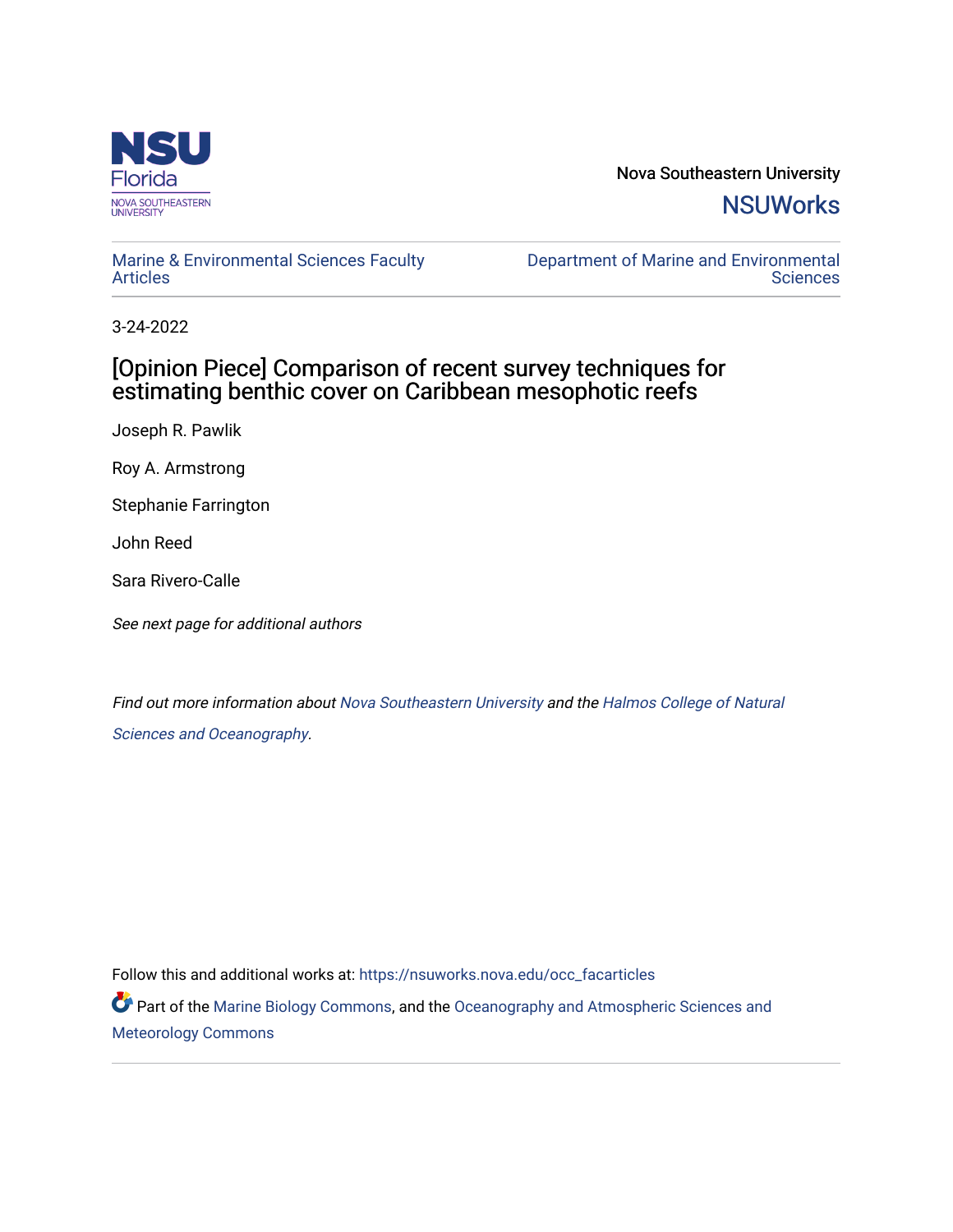Authors Hanumant Singh Northeastern University Brian Walker Nova Southeastern University, walkerb@nova.edu Jason White University of North Carolina, Wilmington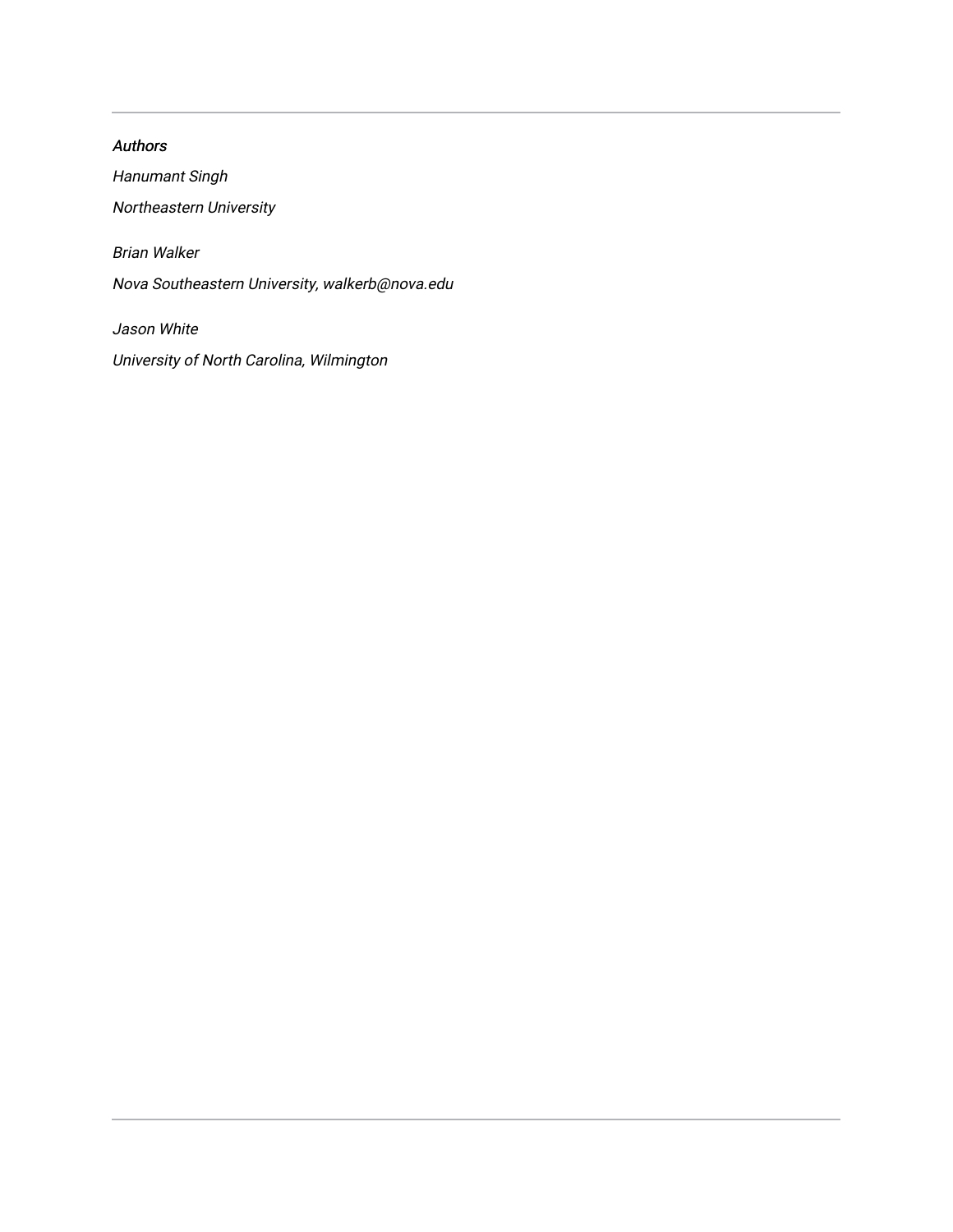





# **Comparison of recent survey techniques for estimating benthic cover on Caribbean mesophotic reefs**

Joseph R. Pawlik<sup>1,\*</sup>, Roy A. Armstrong<sup>2</sup>, Stephanie Farrington<sup>3</sup>, John Reed<sup>3</sup>, **Sara Rivero-Calle4 , Hanumant Singh5 , Brian K. Walker6 , Jason White7** 

**1 Department of Biology and Marine Biology and Center for Marine Science, University of North Carolina,**  Wilmington, NC 28409, USA<br><sup>2</sup>Department of Marine Sciences, University of Puerto Rico, Mayaquez, PR 00681, USA

**Department of Marine Sciences, University of Puerto Rico, Mayaguez, PR 00681, USA 3 Harbor Branch Oceanographic Institute, Florida Atlantic University, Fort Pierce, FL 34946, USA 4 University of Georgia Skidaway Institute of Oceanography, Savannah, GA 31411, USA 5 Electrical and Computer Engineering, College of Engineering, Northeastern University, Boston, MA 02115, USA 6** <sup>6</sup>Halmos College of Arts and Sciences, Nova Southeastern University, Dania Beach, FL 33004, USA **Undersea Vehicles Program, Center for Marine Science, University of North Carolina, Wilmington, NC 28409, USA**

ABSTRACT: Highly divergent estimates of benthic cover of sponges have been reported for Caribbean mesophotic reefs (90−100 m) based on quadrat point-intercept data collection using 2 methods: visual surveys conducted *in situ* by technical divers, and analyses of photographs taken by unmanned underwater vehicles (UUVs). The second method has been criticized for potential errors from image distortion caused by variable camera angle relative to the substratum, but without a broader comparison of both methods. We find that studies that have used the UUV-based method are advantageous for a number of reasons, most importantly: (1) access to the full mesophotic zone, (2) higher sample replication, and (3) reduced likelihood of sampling bias. For tech diving surveys conducted at 91 m, i.e. the deepest depth reported using this method but only midway through the mesophotic zone, studies have reported particularly high sponge cover (~80 vs. <10% for UUV-based surveys), which may be a consequence of low replication and targeted sampling influenced by very short working times under hazardous conditions. When evaluating benthic abundance metrics from photographs, issues associated with variable substratum angle are common to any topographically complex surface, particularly within a quadrat. Nevertheless, point-intercept estimates are not dependent on quadrat area and are not subject to error due to image distortion or surface complexity. Unlike visual census data from tech dives, UUV photographs can be validated by taxonomic experts and archived for re-analysis. Past tech diving surveys should be repeated using the UUV-based method with greater replication over the full range of the mesophotic zone in order to reconcile divergent estimates of benthic cover.

KEY WORDS: Remotely operated vehicle · ROV · Autonomous underwater vehicle · AUV · Technical diving · Image distortion · Sponges · Coral reefs · Photogrammetry · Sampling

#### **1. INTRODUCTION**

Tropical mesophotic hard-bottom reef habitats, also called mesophotic coral ecosystems (MCEs) are

\*Corresponding author: pawlikj@uncw.edu

found at a depth range of 30 to 150 m (Kahng et al. 2010). Within this transition zone, ecological conditions change considerably from shallow to deep, with a near complete attenuation in light levels, moderate

<sup>©</sup> The authors 2022. Open Access under Creative Commons by Attribution Licence. Use, distribution and reproduction are unrestricted. Authors and original publication must be credited.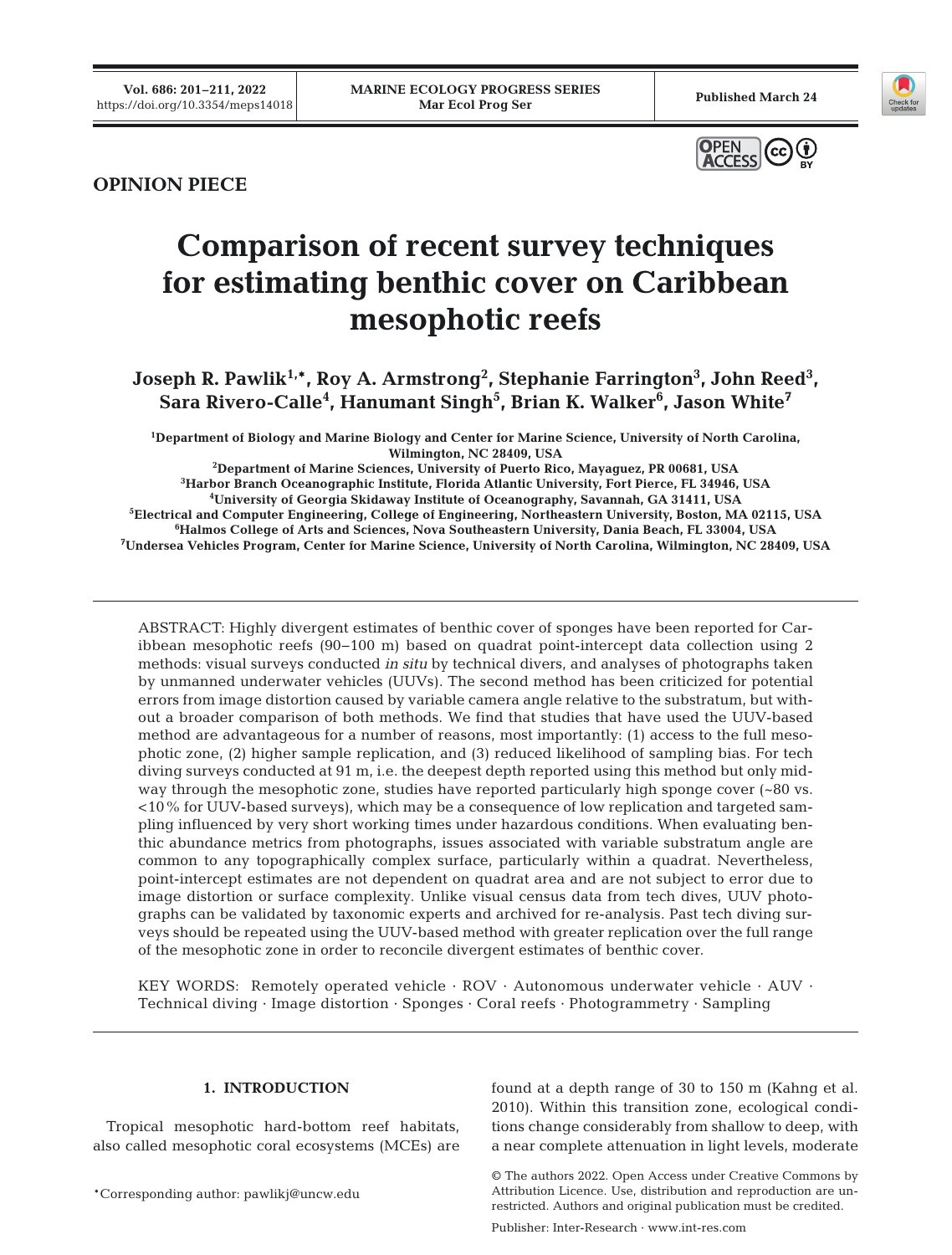decrease in temperature, decrease in turbulent flow, as well as a variety of other abiotic and biotic changes (Lesser et al. 2009). Similarly, MCEs support a transitional community of shallow to deep-sea reef organisms, along with some endemic species (Reed & Pomponi 1997, Turner et al. 2017). Although the name 'mesophotic coral ecosystem' implies high coral cover, other benthic organisms, such as algae and sponges, are often the dominant living cover on the surface of these reefs (Scott et al. 2019). MCEs are considered by some to be among the most diverse and least protected ecosystems in the world's oceans (Soares et al. 2020).

Although they have a depth span that is fourfold that of shallow-water tropical reefs and represent ~80% of potential coral reef habitat worldwide (Pyle & Copus 2019), MCEs are, by comparison, very poorly studied because of the technological difficulties associated with reaching them (Menza et al. 2008). Be cause MCEs are beyond the depth range of conventional (no decompression) SCUBA diving, they must be explored by technical diving, manned submersibles, or by unmanned underwater vehicles (UUVs). UUVs include remotely operated vehicles (ROVs), which are controlled from a support ship and are tethered, and autonomous underwater vehicles (AUVs), which are not tethered. All of these methods for studying MCEs are more logistically complicated and expensive than those commonly used for studying shallow-water reefs and are not well suited to the collection of samples or conducting manipulative experiments. As a consequence, the limited investigations performed on MCEs have mostly been de scriptive studies of bottom topography and community composition. Nevertheless, these limited studies of MCEs have figured prominently in some compelling hypotheses about broader coral reef ecosystem function. These hypotheses include (1) that MCEs serve as a refuge habitat for reef-building corals subjected to bleaching or disease in shallower water (the 'deep reef refugia hypothesis,' Bongaerts et al. 2010), (2) that MCEs similarly serve as a haven for fisherytargeted species (Lindfield et al. 2016, Cobián-Rojas et al. 2021), (3) that there is a consistent and welldefined faunal break at 60 m (the 'faunal break hypothesis,' Slattery & Lesser 2012), and (4) that there is a pan-Caribbean phenomenon of increasing abundance of sponges with greater depth on MCEs that is associated with greater picoplankton food availability (the 'sponge increase hypothesis,' Lesser 2006, Scott & Pawlik 2019). Of these, the methods used for testing the sponge increase hypothesis (SIH) are the subject of the present contribution.

Why is the abundance of sponges on Caribbean mesophotic reefs important? Coral reef ecosystems have undergone dramatic changes in the past 3 decades, and we are now becoming aware of the role of sponges in those changes (Pawlik et al. 2016), as well as their increasing abundance on shallow-water reefs in the Caribbean (e.g. McMurray et al. 2015, de Bakker et al. 2017). Not only are sponges often competitively dominant over reef-building corals (Loh et al. 2015), but they also pump huge volumes of seawater through their bodies in the process of feeding predominantly on dissolved organic carbon while releasing nutrients that act as localized sources of fertilizer for macroalgae, all of which can have profound implications for carbon and nutrient cycling and ecosystem function on Caribbean reefs (Pawlik et al. 2016, 2018, McMurray et al. 2017). While sponge cover on Caribbean reefs above the mesophotic zone averages ~16% of reef substratum, or about the same as coral cover (Loh et al. 2015), some reports for the mesophotic zone are many times higher (Slattery & Lesser 2012); therefore, estimates of benthic−pelagic processing, and carbon and nutrient cycling (Pawlik & McMurray 2020), as well as sponge–coral competitive interactions, could be greatly affected by different estimates of sponge abundance in the mesophotic zone.

To summarize, the SIH was initially proposed by Lesser (2006, p. 278), who reported that '… sponges throughout the Caribbean show a pattern of increasing biomass and diversity with depth down to 150 m.' The SIH was reiterated in subsequent publications (e.g. Lesser & Slattery 2013), often with different abundance metrics and used in conjunction with an observed increase in picoplankton food resources with depth to support the proposition that sponges in the Caribbean are food limited. The SIH was also referenced in several other studies (e.g. Bell 2008, Olson & Kellogg 2010), including a widely cited literature review on the community ecology of the mesophotic zone (Kahng et al. 2010). More recently, the status of the SIH was expanded upon by Lesser & Slattery (2019, p. 1): 'This [the SIH] was not stated as a hypothesis, but as a fully referenced statement of fact in the introduction of Lesser (2006).'

Scott & Pawlik (2019) reviewed the literature evidence for the SIH and found only 17 studies that reported one or more metrics associated with sponge abundance or diversity as a function of depth across all or part of the mesophotic zone in the Caribbean. Of these metrics, percentage cover of sponges on the reef substratum was the most common (see Table 1 in Scott & Pawlik 2019), and patterns were disparate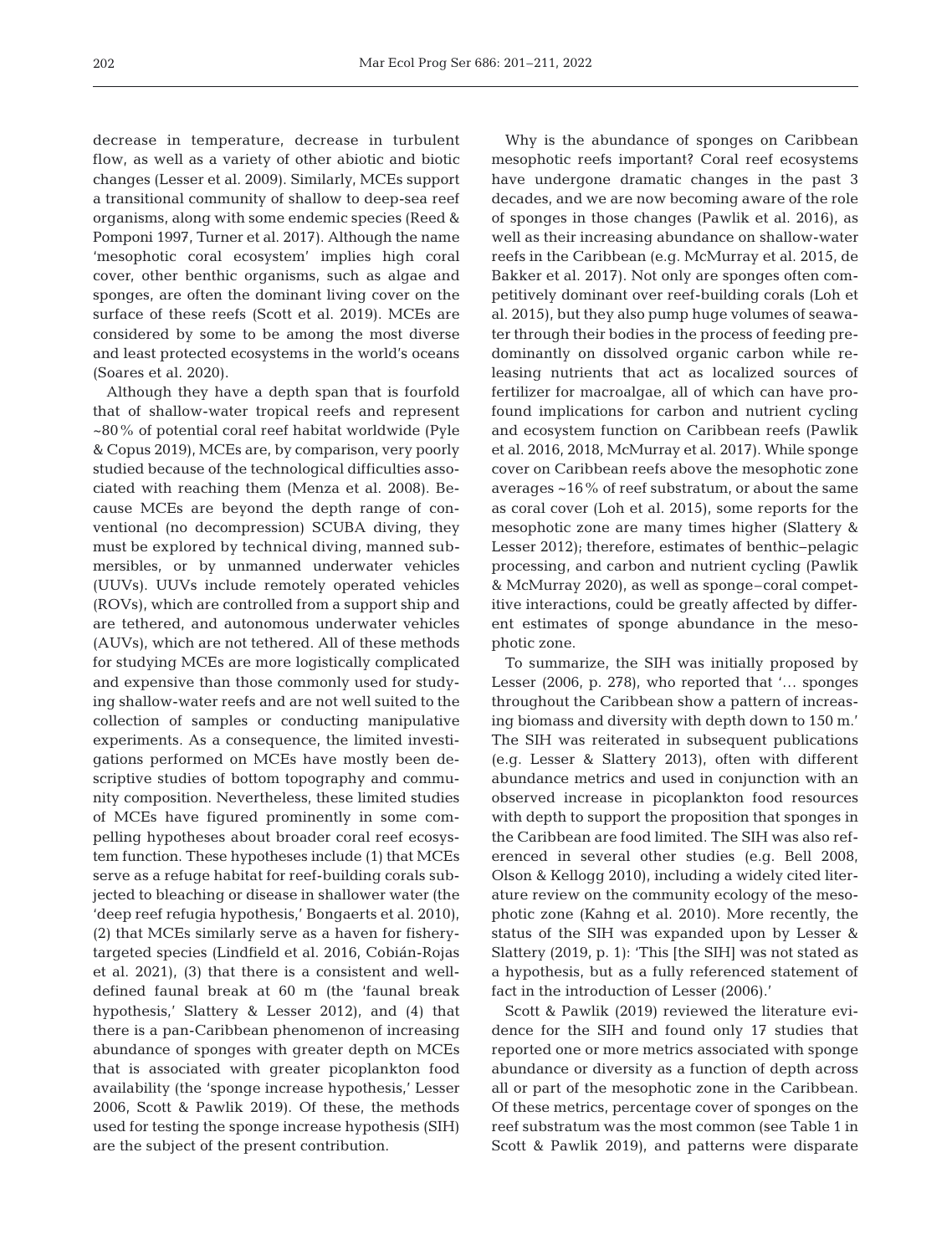across sites and locations, prompting the conclusion that there was no evidence to support the SIH for Caribbean mesophotic reefs. Lesser & Slattery (2018, p. 2) dismissed this conclusion as lacking 'any quantitative analysis,' and selectively re-analyzed 3 of the 17 studies cited by Scott & Pawlik (2019), reasserting that 'sponge density increases with depth throughout the Caribbean' to quote the title of their contribution (Lesser & Slattery 2018). Pawlik & Scott (2019) responded by providing further analyses of 4 of the 14 studies that had been excluded by Lesser & Slattery (2018), all of which were AUV photo-transect surveys from off the coast of Puerto Rico (Rivero-Calle 2010), and contrary to the SIH, they showed decreasing sponge cover between 30 and 100 m (Pawlik & Scott 2019). This reproof was followed by the publication of an additional set of ROV phototransect surveys from Puerto Rico (to 180 m), St. Thomas (US Virgin Islands, to 100 m) and Flower Garden Banks (Gulf of Mexico, to 100 m), none of which supported the SIH (Scott et al. 2019).

With UUV photo-transect survey data from multiple Caribbean locations and sites clearly failing to support the SIH (Rivero-Calle 2010, Pawlik & Scott 2019, Scott et al. 2019, Scott & Pawlik 2019), Lesser & Slattery (2021) have most recently questioned the validity of **any** studies that derive quantitative cover data from UUV photographs because of putative errors in photographic imagery due to parallax and geometric distortion. This blanket criticism extends to a substantial list of contributions from many different authors and research groups who have used UUVs to estimate benthic community structure on MCEs in the Caribbean (e.g. Singh et al. 2004, Armstrong et al. 2006, Locker et al. 2010, 2016, Armstrong & Singh 2012, Etnoyer et al. 2016, Reed et al. 2018, 2019), the wider tropics (e.g. Bare et al. 2010), and on deepwater reefs world-wide (e.g. Cánovas-Molina et al. 2016, Walker et al. 2021) with the summary statement: 'Thus, imagery collected by these vehicles, in the absence of post-processing, should only be used for qualitative descriptions, or presence/ absence studies' (Lesser & Slattery 2021, p. 233). While their critique is specifically directed at perceived errors associated with UUV photographic imagery, it does not provide a broader comparison of the UUV-based method with the method that they have used to provide the percentage cover data that led to the SIH: specifically, *in situ* point-intercept visual surveys by divers using technical diving methods. The analysis that follows is a comparison of these 2 methods for generating the data that have informed our understanding of the SIH. It should be

noted that this methodological comparison is limited to studies of Caribbean MCEs (although the SIH has since been expanded to a global phenomenon; Lesser & Slattery 2018) and to the most commonly cited benthic abundance metric for sponges, per centage cover of the reef substratum, which is de rived from point-intercept estimates from replicate quadrats for both methods (Scott & Pawlik 2019). The relative merits of other metrics of abundance, such as density and biomass per unit area, have been reviewed in detail elsewhere (Pawlik et al. 2015). The topic of photographic image distortion, and its potential effect on point-intercept estimates, will be discussed last (see Section 7).

#### **2. SURVEY DEPTH**

Perhaps the most important thing to note in comparing the 2 methods that have been used to inform our understanding of mesophotic benthic community structure, specifically regarding the SIH, is that the UUV-based method permits surveying through the entire span of mesophotic depths (30−150 m) and beyond, while the tech diving method has only allowed replicated surveys through the top half of the mesophotic (to 91 m). Tech diving has been used to explore mesophotic reefs and collect benthic samples at greater depths (Rouzé et al. 2021), but replicated survey studies done using tech diving methods have been limited to the upper-half of the mesophotic (e.g. Pérez-Rosales et al. 2021). The UUVbased method is depth-limited only by the length of cables used to tether an ROV to the ship above it (or not at all for an AUV), and by whatever pressure limitations there are for the equipment on the vehicle, both of which are routinely operational to depths well below the bottom of the mesophotic zone (150 m). On the other hand, the use by divers of rebreathers and trimix gas that has been standard for technical diving in the past several decades has placed a diver-safety depth limit of 91 m on these methods (Lesser & Slattery 2011). While some tech diving studies claim to observe trends in benthic cover by observing the substratum below 91 m, data were not collected below these depths in any reported studies.

Equally important in assessing the relative merits of the 2 methods for surveying mesophotic reefs are the highly divergent results obtained for sponge cover at the maximum survey depth for tech diving (91 m) and the same depth using the UUV-based method. The 3 tech diving studies reported a mean of 79.3% cover of sponges at 91 m depth for sites in the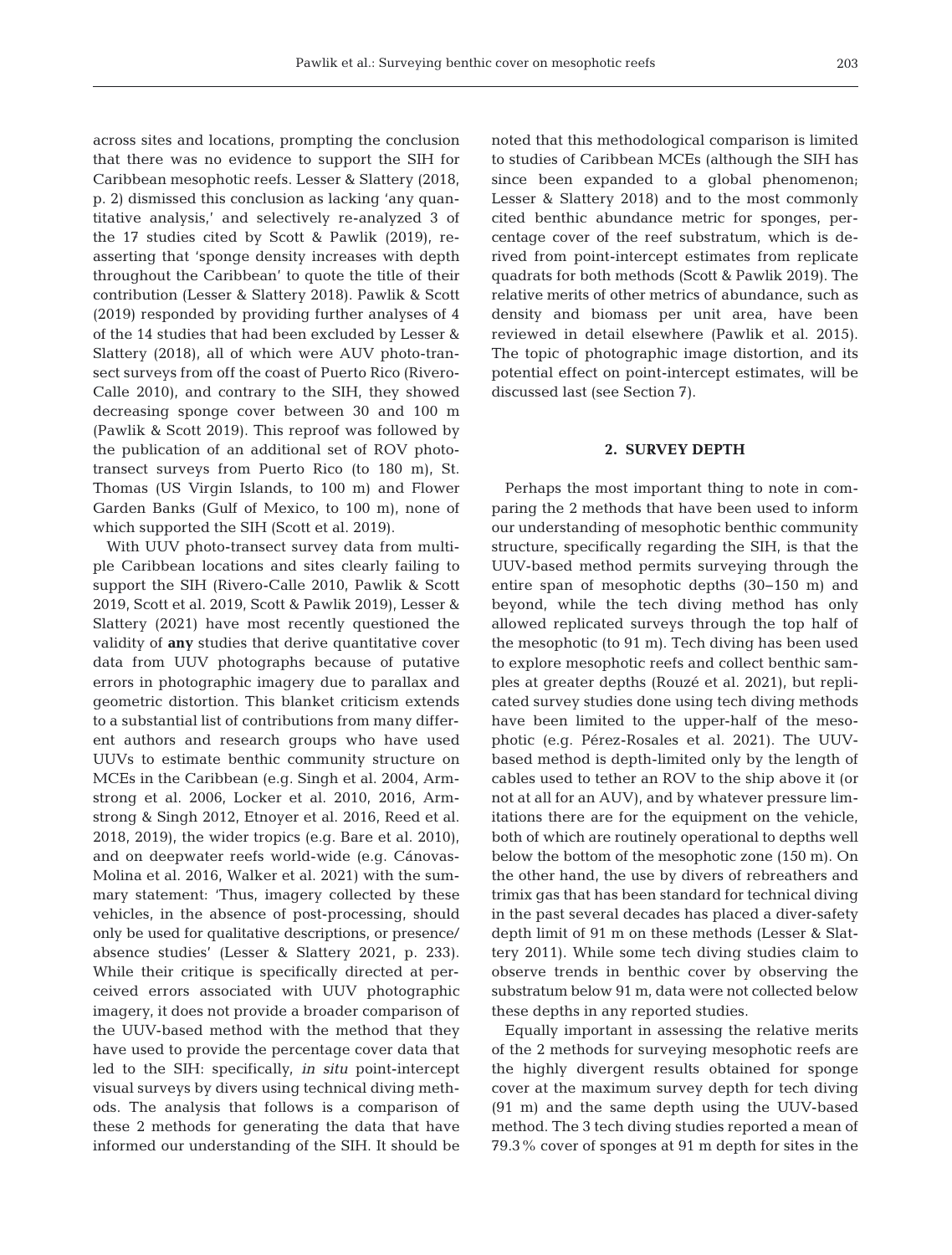Bahamas and Little Cayman Island (Lesser & Slattery 2011, Slattery & Lesser 2012), while 15 survey studies using the UUV-based method reported a mean of 9.3% cover for sites at the same depth interval (90− 100 m) in the Bahamas, Jamaica, Puerto Rico, St. Thomas (USVI), and the Gulf of Mexico (Fig. 1; means are significantly different, *t*-test,  $t_{16} = 16.2$ ,  $p < 0.00001$ ; Scott & Pawlik 2019). The SIH predicts an increasing abundance of sponges throughout the entire mesophotic zone, so if sponge cover is already reported at the very high level of  $~80\%$  mid-way through this zone, sponge cover in the range of 90−100% would be expected below that point to 150 m. Considering the low variation in cover among the 15 survey studies done using the UUV-based method (Fig. 1), it would seem unlikely that only sites in the Bahamas and Little Cayman surveyed by tech diving would have consistently higher sponge cover than the sites in other parts of the Caribbean, although this is a possibility that should be explored (see Section 8). However, photo-transect surveys (10–250 m) performed off Lee Stocking Island by Liddell et al. (1997) reported maximum sponge cover of 11.1% at sites along the same reef drop-off and <10 km from Bock Wall where Slattery & Lesser (2012) used tech diving methods (30–91 m) and reported maximum mean sponge cover near 80%. Potential reasons for the contrary results shown in Fig. 1 will be considered in the following sections, and include some combination of low and unequal replication, sampling bias, and the effects or constraints of working under hazardous conditions.

#### **3. SAFETY**

Technical diving is a high-risk activity. At mesophotic depths, the nitrogen in compressed air causes narcosis, which may include euphoria, limits on the power of association, and a tendency to fixate on ideas (Bennett & Mitchell 2009). To mitigate these problems, technical divers use a mixture of gases designed to avoid narcosis, although individual diver responses to high pressure nervous syndrome may vary along with the relative effectiveness of gas mixtures (Bennett & Mitchell 2009). Despite the considerable training that is generally required before engaging in tech diving, fatalities regularly occur, with 83 deaths of divers using rebreathers in the period 1998–2006, or an average of >10  $\text{yr}^{-1}$  (Denoble 2009). When actively tech diving, divers must be regularly monitoring their own equipment gauges, and the location and status of their dive buddy, which divides the time they would otherwise spend focused on their work or research tasks. In addition to the potential for cognitive impairment and the need for gauge- and buddy-monitoring, the working time at the deepest depth of 91 m is on the order of 20− 30 min, with only 1 such dive per day (D. Kesling pers. comm.); hence, the time available to complete complex surveys of the benthos and fish communities is very short. It should also be noted that the adverse impact of diving stress on *in situ* benthic survey performance has been demonstrated, even for shallowwater diving (Benedetti-Cecchi et al. 1996). Nevertheless, to gather the data used to support the SIH, tech divers laid out 3 transect lines (30 m each) along the 91 m depth contour, then visually recorded the benthos to the taxonomic level of species under 100 points within each of 15 quadrats (see Section 6; Lesser & Slattery 2011).

Compared to tech diving, the operation of a UUV is relatively safe, although it does include the usual hazards associated with working on a research vessel and tending the tether to which the ROV is attached (if the unit is not fully autonomous). Unlike tech divers taking visual surveys, AUV cameras automatically record a permanent archive of digital images and video of the benthos over the entire mesophotic range and without variation in performance with depth.



Fig. 1. Percentage cover of sponges from point-intercept estimates within quadrats at 90−100 m depth on mesophotic reefs using the unmanned underwater vehicle (UUV)-based method (photo-quadrats) and the tech diving method (*in situ* visual surveys of quadrats). Mean and SE are shown for n = 15 survey studies using the UUV-based method in the Bahamas, Jamaica, Puerto Rico, St. Thomas (USVI), and Gulf of Mexico, and  $n = 3$  survey studies using the tech diving method for the Bahamas and Little Cayman Island. See Section 2 and Scott & Pawlik (2019)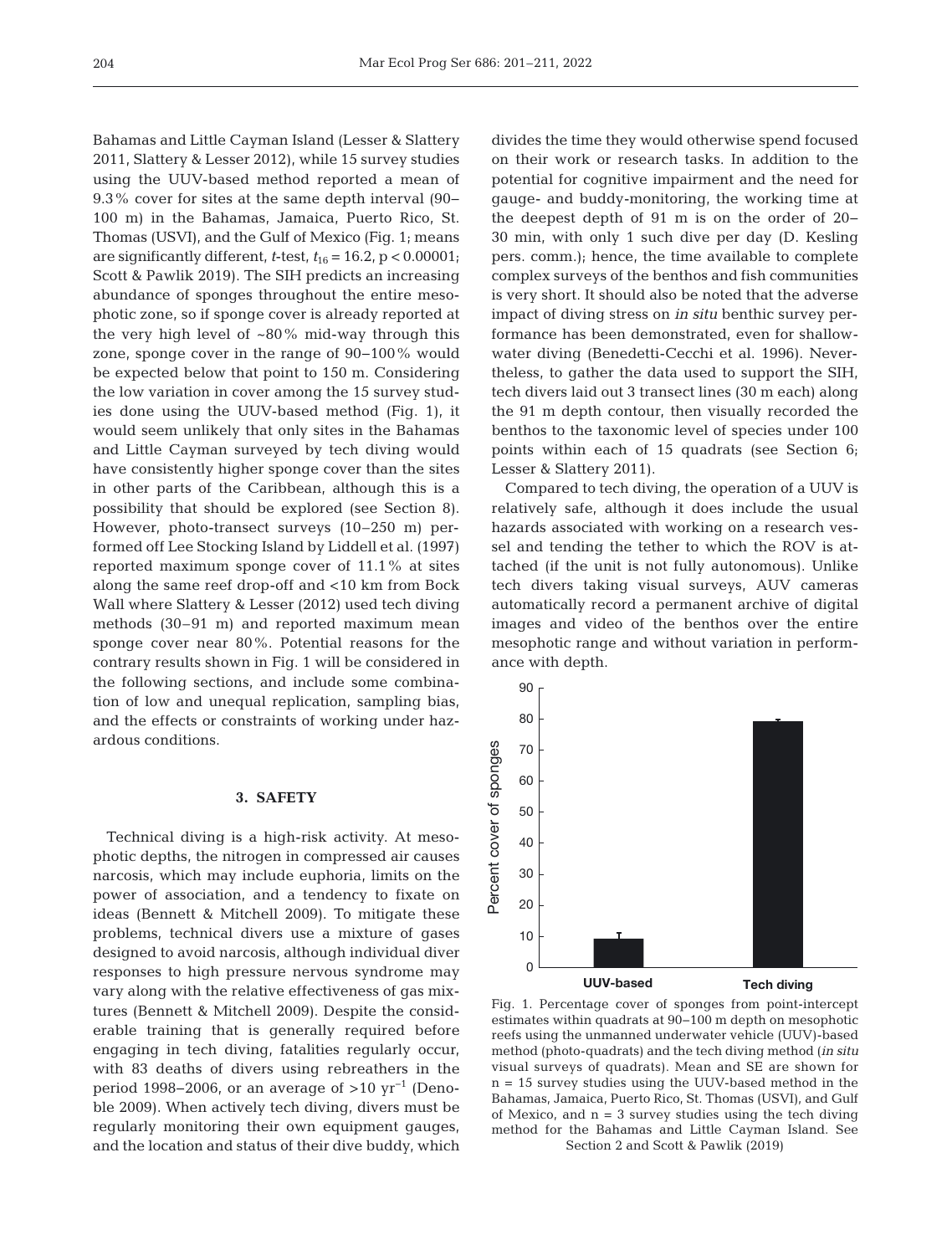#### **4. REPLICATION**

For both methods under discussion here, the quadrat is the unit of replication, with counts of point-intercepts within the quadrat providing estimates of percentage cover, whether recorded visually by a tech diver *in situ*, or from a photograph taken by a UUV. An important difference, however, is that quadrats recorded by tech diving were placed along transect lines at the same depth, because of the constraints of the diving method, so that transect lines were specifically laid out at depth contours of 30, 46, 61, 76, and 91 m (Lesser & Slattery 2011, Slattery & Lesser 2012, 2021). UUV dive tracks, however, were not similarly constrained, and moved at any angle relative to vertical and into the lower half of the mesophotic zone and deeper. Therefore, the data recorded by tech divers were discrete for specific depths, while the UUV data were recorded continuously across depths. This explains why UUV data were presented in datasets that are binned by depth (e.g. 10 m bins in Scott et al. 2019). While this issue of discrete vs. continuous data is not inherently problematical, when combined with the depth limitations of tech diving, it limits verification in data trends because the data set from tech diving has both lower resolution (15−16 m gaps between transect contours) and it is bounded at its lower depth (91 m). For example, it was repeatedly claimed, without survey data, that sponge abundance continued to increase with greater depth in the lower half of the mesophotic, based on the visual appearance of the benthic communities to tech divers looking down from 91 m, and this became a major component of the SIH (Lesser & Slattery 2019), yet when UUV-based surveys were performed below 100 m depth in Puerto Rico, sponge abundance decreased below 100 m and continued to decrease below 150 m (Scott et al. 2019).

Additionally, for tech diving, the level of replication declines considerably with depth, again because the safety limitations of the diving technique restrict working time, dropping from 90 replicate quadrats at 30 m to 15 replicate quadrats each at 76 and 91 m. Not only does this introduce a potential sampling bias (discussed in Section 5), but it also results in levels of replication that are considerably lower than for similar depths reported by UUV studies. For example, for the depth range of 70 to 100 m, cover data for the tech diving method were based on 30 quadrats each for the Bahamas, Grand Cayman, Little Cayman, and Honduras (Slattery & Lesser 2021), while data from UUV photographs over the same depth range were based on 148 and 250 quadrats from Puerto

Rico South and West, respectively (Rivero-Calle 2010, Pawlik & Scott 2019) and 87, 66, and 93 quadrats from Puerto Rico, St. Thomas, and Flower Garden Banks (Gulf of Mexico), respectively (Scott et al. 2019). The accuracy of any estimate is improved with greater replication (Greig-Smith 1983, Meese & To mich 1992, Dethier et al. 1993), and for consideration of the SIH, replication is 2- to 9-fold higher for the UUV-based method than for the tech diving method.

Finally, it should be noted that for the tech diving surveys that have been used to inform the SIH, there has been no replication at a given location, with technical dives performed at a single site (e.g. Bock Wall, Lee Stocking Island, Bahamas), as indicated by Lesser & Slattery (2011, p. 1857): 'The logistical constraints of diving to mesophotic depths did not allow for quantitative spatial replication within the region, but withinsite variation (i.e. depth) and temporal variation (i.e. year) were accounted for in our analyses.' Contrarily, most UUV-based studies include multiple dive tracks at a given location, which may cover a considerable survey distance. For example, the data presented by Scott et al. (2019) for Puerto Rico, St. Thomas, and Flower Garden Banks were from a total of 9, 24, and 11 ROV dive tracks, respectively. Sample replication over a greater spatial area will give a more accurate mean estimate of benthic cover for that location by better capturing the full range of relative abundances of organisms, and less potential influence by a single site with an unusually high or low cover of one or more benthic groups. Past studies of the relative merits of ecological survey methods have consistently agreed that techniques that result in both greater replication and more extensive sampling are always more desirable in providing estimates of percentage cover that approach the true value for percentage cover (Southwood 1978, Greig-Smith 1983, Meese & Tomich 1992, Dethier et al. 1993). Therefore, more accurate estimates of benthic cover in the mesophotic zone are likely to have come from UUV-based surveys, which have greater replication over a greater spatial area, than from tech diving surveys.

#### **5. SAMPLING BIAS**

Accurate estimates are dependent on a sampling procedure that is not biased for any particular benthic group. There is an extensive literature on the relative advantages of variations of methods to assess percentage cover in terrestrial, intertidal, and subtidal habitats (Southwood 1978, Greig-Smith 1983, Foster et al. 1991, Meese & Tomich 1992, Dethier et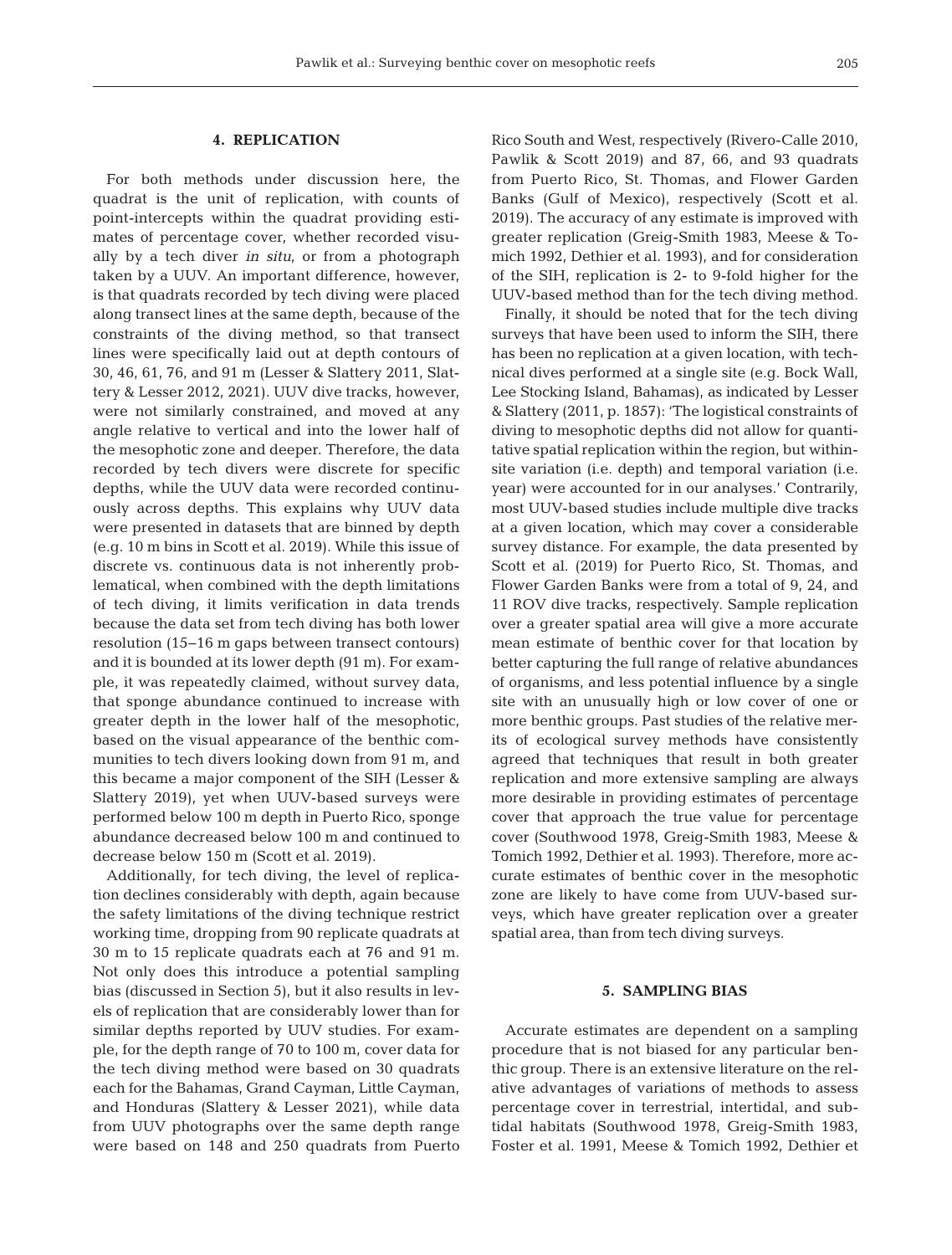al. 1993). Within the quadrat, the matrix of points used for counting is usually fixed, so if the process is to be influenced by bias, it is more likely to occur with the placement of the quadrat. Quadrat placement in a sampling scheme is often referred to as 'random' when it is not. Truly random assignment requires a specific randomization method (random number generation, dice throw, coin toss) to determine the quadrat position along a transect line, but this is seldom done because of the complexity it adds to the survey process. Instead, the quadrat corner may be consistently placed along the transect line (e.g. at every 3 m mark) prior to collecting data. Observer bias can arise if the surveyor is allowed to exercise control over placement of the quadrat anywhere along the transect line, as there is a natural, and perhaps subliminal, tendency to place the quadrat over areas of higher abundance of the organism of interest. Observer bias is not uncommon to *in situ* survey methods (e.g. Leujak & Ormond 2007), and is generally overcome with high levels of replication.

Among the UUV-based methods, the AUV has the least potential for sampling bias, because high-resolution photographs of the substratum are taken continuously and automatically (as a function of strobe recharge time or the camera timer) at intervals between 2.5 and 60 s as the vehicle traverses a haphazard track along the substratum (e.g. Rivero-Calle 2010). Greater control may be exercised by the operator of an ROV steering the vehicle to maintain a track that maximizes time over a substratum of interest (e.g. hardbottom versus sand plain) with the number of replicate photographs mostly dependent on the amount of time the ROV spends within a particular depth bin on a particular dive track (e.g. Scott et al. 2019). For this reason, replication can be uneven across bins, but this unevenness is haphazard in its distribution. While one bin may have a low level of replication, adjacent bins may have higher levels of replication, and relative trends in the data can be taken into account. It should also be noted that for UUV-based survey studies, a set of selection criteria is applied to the initial set of survey photographs to exclude those that are out of focus, too close to the substratum, at an oblique angle to the substratum, over inappropriate substratum (e.g. sand or mud), or clearly of non-random interest to the ROV operator (e.g. Scott et al. 2019).

For the tech diving survey method, there are potential issues of sampling bias at 2 levels: site placement and quadrat placement. As indicated above, for each location that tech divers sampled, there was only a

single site. It is not clear how these dive sites were chosen, except that they were steep walls that were conducive to vertical tech diving profiles and that the surveys were conducted on hardbottom. Under these circumstances, it is reasonable to surmise that site selection would favor a reef with higher cover of a benthic organism of interest than another reef with lower cover.

Once the site had been chosen by tech divers, quadrats were placed at 'random points' along 30 m transect lines, also placed at 'random,' along a particular depth gradient (e.g. Lesser & Slattery 2018). Because of the time constraints of tech diving discussed previously, it is unlikely that a strict *a priori* randomization method was used to place transect lines along a set depth, and then along the lines once they were in place.

We propose that some combination of the 2 levels of sampling bias described above, along with low site and quadrat replication, likely explain the much higher percentage cover of sponges estimated using the tech diving method than using UUV-based methods (~80 vs. ~10%, Fig. 1). Single sites chosen for tech diving estimates (Lesser & Slattery 2011, 2018, Slattery & Lesser 2012) may have had unusually high sponge cover, particularly in the mid-mesophotic, or low-replicate, non-random quadrat sampling in the mid-mesophotic may have generated unusually high sponge cover estimates. Indeed, evidence of the latter problem may be apparent in the 4- to 8-fold lower percentage cover of sponges at shallower depths recorded using tech diving methods as replication levels increased 6-fold (from  $n = 15$  quadrats for 91 m to  $n = 90$  quadrats for 30 m); as more quadrats were taken along the same transect lines, greater replication would result in more accurate estimates. This sampling bias was consistent in all studies, with much higher levels of replication at shallower depths  $(n =$ 90 quadrats at 30 m) and lower replication at the deepest depths sampled (n = 15 quadrats at 78 and 91 m), which again, was only midway through the mesophotic zone. UUV-based methods are unlikely to be influenced by similar sampling biases, and when combined with higher levels of replication and greater spatial sampling with access to the full mesophotic zone, are more likely to provide accurate estimates of benthic cover.

#### **6. QUADRAT SCORING AND RE-ANALYSIS**

Photographs that are taken using the UUV-based survey method and used as quadrats to assess the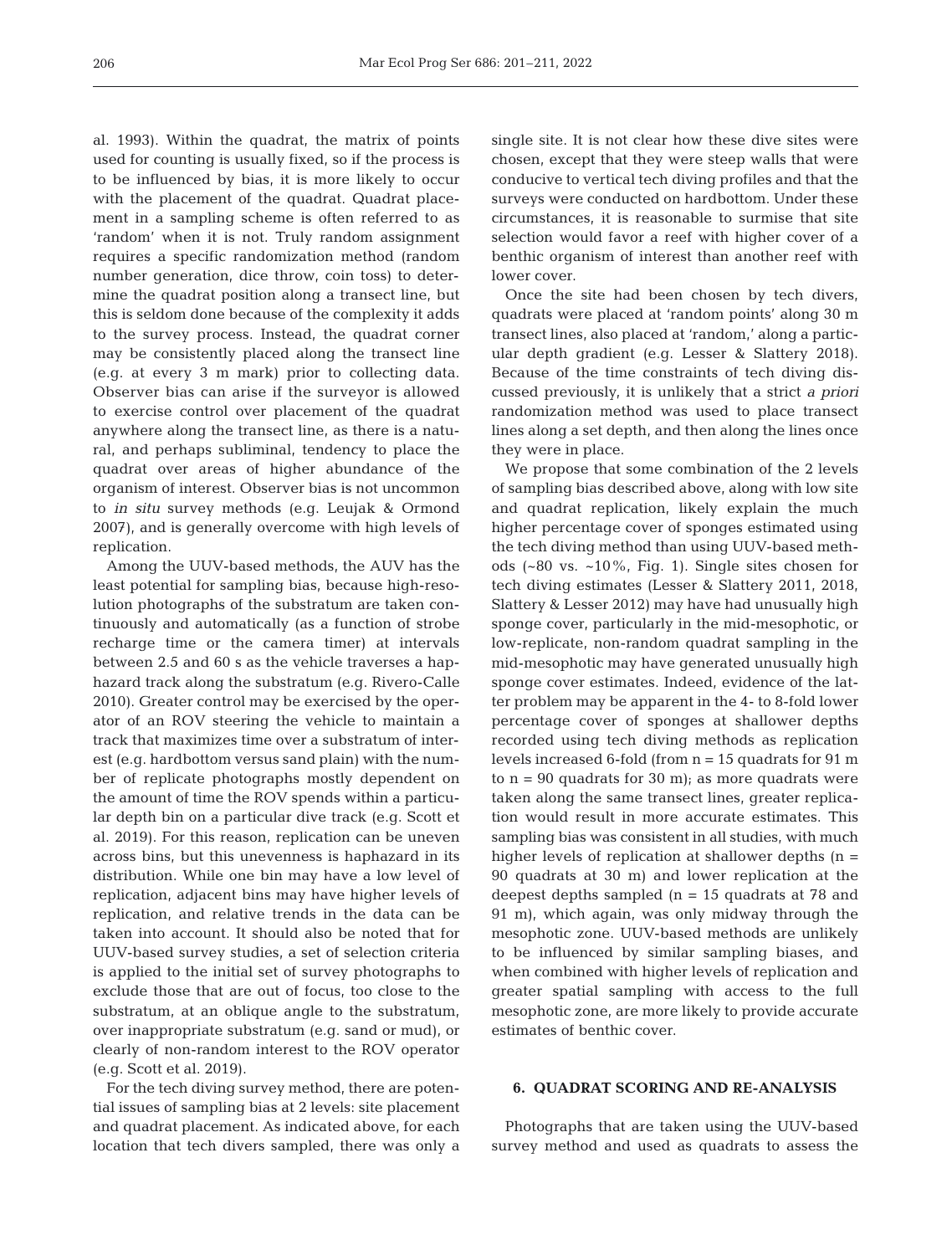benthic community of the mesophotic zone have several advantages over the visual census data obtained by divers using the tech diving method. First, photoquadrats are generally available for taxonomic au thorities to review at their leisure, while visual survey methods require that each of the survey divers is an expert in the identification of the organisms that are likely to be observed within the quadrats under hazardous tech diving conditions. For example, Slattery & Lesser (2021), reporting data that were taken over a decade earlier, identified from their quadrats and recorded in the field 72 species of sponges, 16 species of hard corals, and 14 species of gorgonian corals, among other benthic organisms, while working under the time constraints of 20−30 min tech dives along 30 m transects  $(n = 3)$  at 91 m depth in the Bahamas and Cayman Islands. On some of these same dives, they identified 24 species of reef fishes in 12 families along  $30 \times 2$  m belt transects, with 10 min observation periods to check for site specificity among fishes (Lesser & Slattery 2011). In our experience, it would be difficult to train more than 1 diver to a similar level of taxonomic sophistication, let alone a pair, or a team of divers, and it would be asking a lot to expect divers to split their concentration between the taxonomy of benthic organisms and fishes and their depth and pressure gauges while tech diving at 91 m depth. Further, it is well known that the mesophotic zone is inhabited by many rare and endemic taxa that only a specialist would be able to identify (e.g. Turner et al. 2017). In comparison, photographs taken using the UUV-based method can be inspected at any time, by more than one taxonomic expert, even sent around the world electronically for the purpose of confirming identity. Scoring consistency can also be checked among experts re cording the data by having the same quadrat scored by different experts, a form of validation that is not possible for *in situ* visual surveys. Of course, many invertebrate taxa (particularly sponges) cannot be identified visually by divers or using photographs but require a tissue sample for microscopic or molecular analyses (e.g. Díaz et al. 2019, 2021), and in this regard, the tech diving method has an advantage because benthic samples can be collected.

Second, unlike recorded notations from visual surveys, photo-quadrats are subject to long-term archiving and re-analysis. Not only does this allow for subsequent checks for errors, archived photographic data provide a particularly important time-series record to assess changes in the mesophotic community in response to climate change, the spread of pathogens, invasive species, etc. The photographs from which

UUV photo-quadrats are derived are also accompanied by lower-resolution video, which can be helpful in getting a broader view of the habitat and may be used for outreach and education (e.g. via YouTube; see Section 7).

#### **7. IMAGE DISTORTION**

Percentage cover estimates of the benthos derived from photographs using the UUV-based method have been criticized as generally erroneous because of parallax and geometric distortion caused by differences in the angle between the plane of the camera lens and the substratum (Lesser & Slattery 2019, 2021). These criticisms are incorrect, as previously explained (Scott et al. 2019). Point-intercept estimates are done using dimensionless points, not associated with measurements of area, and therefore not subject to error caused by optical distortion. As summarized by Zvuloni & Belmaker (2016), all visual sampling can be classified into 1 of 2 categories: plotbased techniques, in which sampling units are de fined by specific areas, and plotless techniques, in which sampling units are lines or points, with the latter methods including linear transect, linear pointintercept and quadrat point-intercept. A quadrat point-intercept estimate of percentage cover for each benthic group from a replicate photo-quadrat is calculated by summing the number of occurrences of that benthic group under the points cast over the photograph and dividing that sum by the total number of points, then expressing that proportion as a percentage. As part of the usual protocol, and because the UUV may be at a variable distance from the substratum for each photograph, the photoquadrat is standardized to size using the distance between 2 laser points cast by the UUV in the image, but this is done to allow for consistent identification of benthic organisms at the same relative scale. Further, as part of the standard selection criteria applied to the initial set of survey photographs, any unusable images, including those taken at oblique angles to the substratum, are excluded from analyses. Minor differences in the angle of the substratum relative to the plane of the camera lens, or tilt, will not alter the effectiveness of this method to provide an estimate of percentage cover (and camera tilt is likely to be less than the differences in the angle of the complex substratum within the quadrat, see below). Additionally, as the UUV moves along its track, the tilt of the camera relative to the substratum changes in a haphazard manner as photographs are taken, so the effect of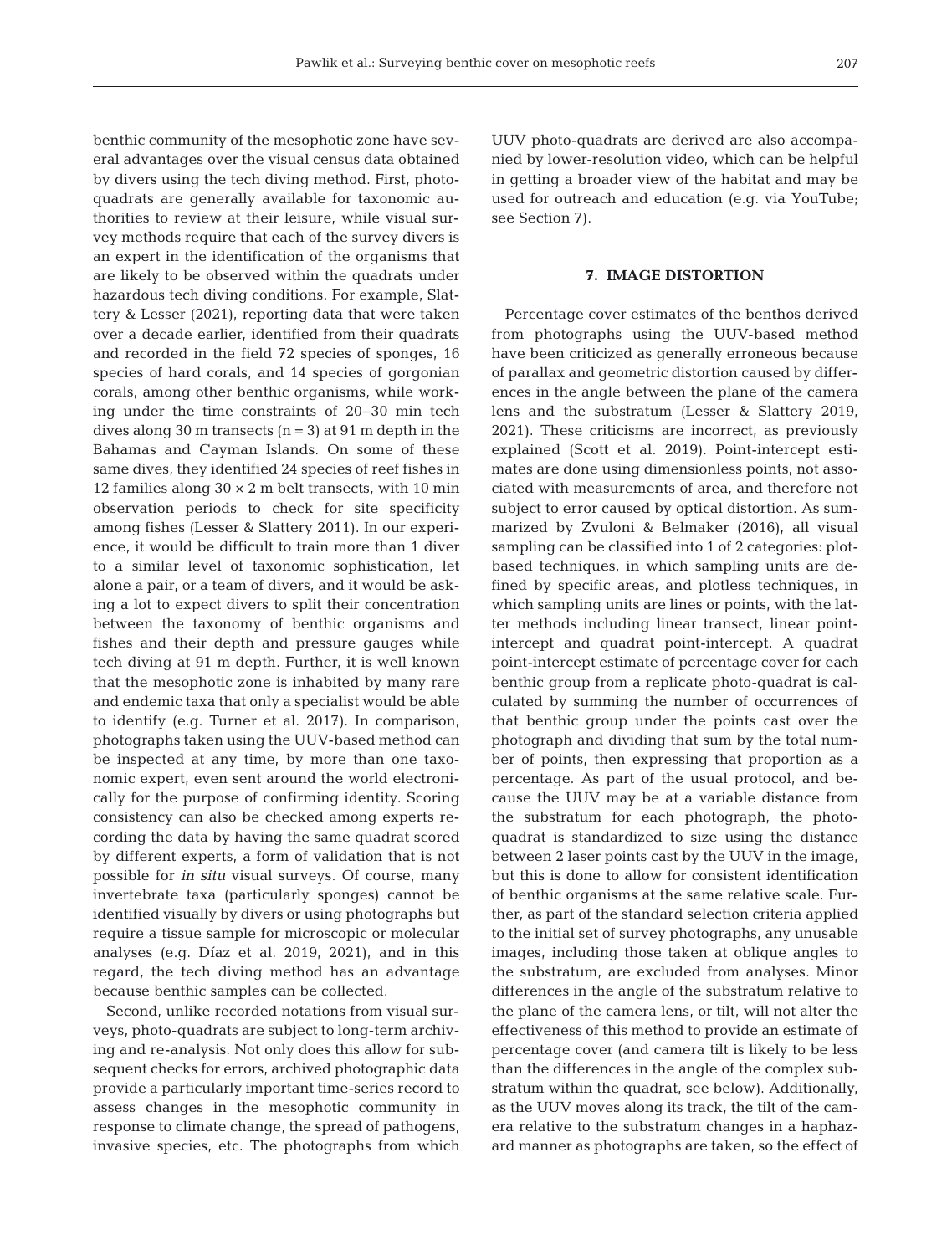tilt is not consistent across the survey. For some AUVs, the platform is set at a constant distance from the seabed, and the pitch, yaw, and roll are recorded with every image, which can be used to assess the usefulness of the image for subsequent analyses (Rivero-Calle 2010).

The erroneous criticisms of percentage cover estimation from photographs by Lesser & Slattery (2021) are similar to those of Lesser & Slattery (2019), in that the analyses and citations used to support these criticisms are about metrics that require accurate measurement of **area** from photographs (i.e. plot-based techniques, Zvuloni & Belmaker 2016), for which optical distortion can be a problem. Lesser & Slattery (2019) cited the work of Parry et al. (2002), who estimated the abundance of crustaceans, worms, bivalves, and associated burrows in muddy sand by mapping and counting all of the features in the entire area of photographs taken with UUVs. Lesser & Slattery (2021) cited Wakefield & Genin (1987, p. 469), a methods paper for the implementation of a grid pattern over a photograph for '…accurate and precise calculations of sizes and densities of animals and other objects.' Like Parry et al. (2002), Wakefield & Genin (1987) provided methods for correcting for area when taking oblique photographs from a sled moving over the muddy plains of the deep sea. Similarly, a study by Morgan et al. (2010), which was referenced repeatedly by Lesser & Slattery (2021) for 'post-processing of imagery,' was about assessing landscapes using planar photographs taken obliquely from airplanes, including the size, shape, pattern, and texture of landscape features. Tusting & Davis (1993, p. 157) provided methods for 'estimating the scale of the study site and the size of individual specimens' from photographs from benthic surveys, again using planar figures. Unlike area-based metrics, percentage cover estimates derived from point-intercept methods do not rely on an accurate proportional representation of area within the photo-quadrat as discussed in these references. Indeed, we believe that Lesser & Slattery (2021) have confused percentage cover with density (number per unit area) in their discussion, as quoted here: 'All calculations of abundance based on this larger area would be incorrect because the assumed area of the image, or any overlaid quadrat in the image (*sensu* Scott et al. 2019), to normalize the imagery is smaller than the actual area, causing inflated estimates of abundance, percent cover, and/or biomass' (Lesser & Slattery 2021, p. 233).

Additionally, the techniques for 'post-processing of imagery' that are appropriate for area-based metrics and promoted by Lesser & Slattery (2021) would not apply to the complex 3D substrata common to most mesophotic reefs when photographed in 2 dimensions by a single camera. In addition to referencing areabased metrics such as density, size, and shape, the supporting citations in Lesser & Slattery (2021) all refer to photographs of planar substrata or landscapes; indeed, the first sentence of the 'Technique' section of Wakefield & Genin (1987, p. 470) reads: 'The basic assumptions of our approach are (1) a flat substratum with any measured dimension lying within its plane…' However, the substrata of mesophotic reefs are rarely flat. Consider Fig. 1 in Lesser & Slattery (2021), which shows a diver using a 'quadropod' stand to take a photograph with a camera held at fixed distance from the substratum (Fig. 1A) and a resulting 'typical' photo-quadrat image (Fig. 1B, not taken from the position in 1A). The topographical complexity of the substratum is clearly evident in both photographs: in Fig. 1A, the square base of the quadropod is contacting the boulder-strewn substratum along less than half of the base perimeter, with marked deviations from the plane of the base of greater than 15 cm down to low rubble heads and into sand holes; in Fig. 1B, a furrow runs through the horizontal center of the image and into a deep hole fading to darkness on the center-right. These are not images of planar surfaces for which 'post-processing' was designed or would be effective (Wakefield & Genin 1987, Morgan et al. 2010), and the actual substratum area under each of these 1  $m^2$  quadrats is substantially more than 1.0  $m^2$ . While the legend to their Fig. 1 indicates that no additional correction was required for these images beyond refraction error, no amount of 'post-processing' of a single-shot image would have provided accurate area-based metrics from these photographs, because of the steep vertical surfaces among the topographically complex substrata within the quadrats. The foregoing constraints are equally true for *in situ* visual assessments of quadrats, as were used by tech divers to formulate the SIH (Lesser & Slattery 2011). It should be clear, then, that estimates of cover using pointintercept methods on topographically complex reef substrata have the distinct advantage over areabased metrics (such as density) because an accurate estimation of area is not required. Area-based metrics such as biomass per unit area are particularly important for understanding the impacts of taxa on ecosystem processes (particularly biomass per unit area, see Pawlik et al. 2015), but require photographs from multiple camera angles and subsequent photogrammetric analyses for proper measurements on topographically complex substrata (see methods of Olinger et al. 2019).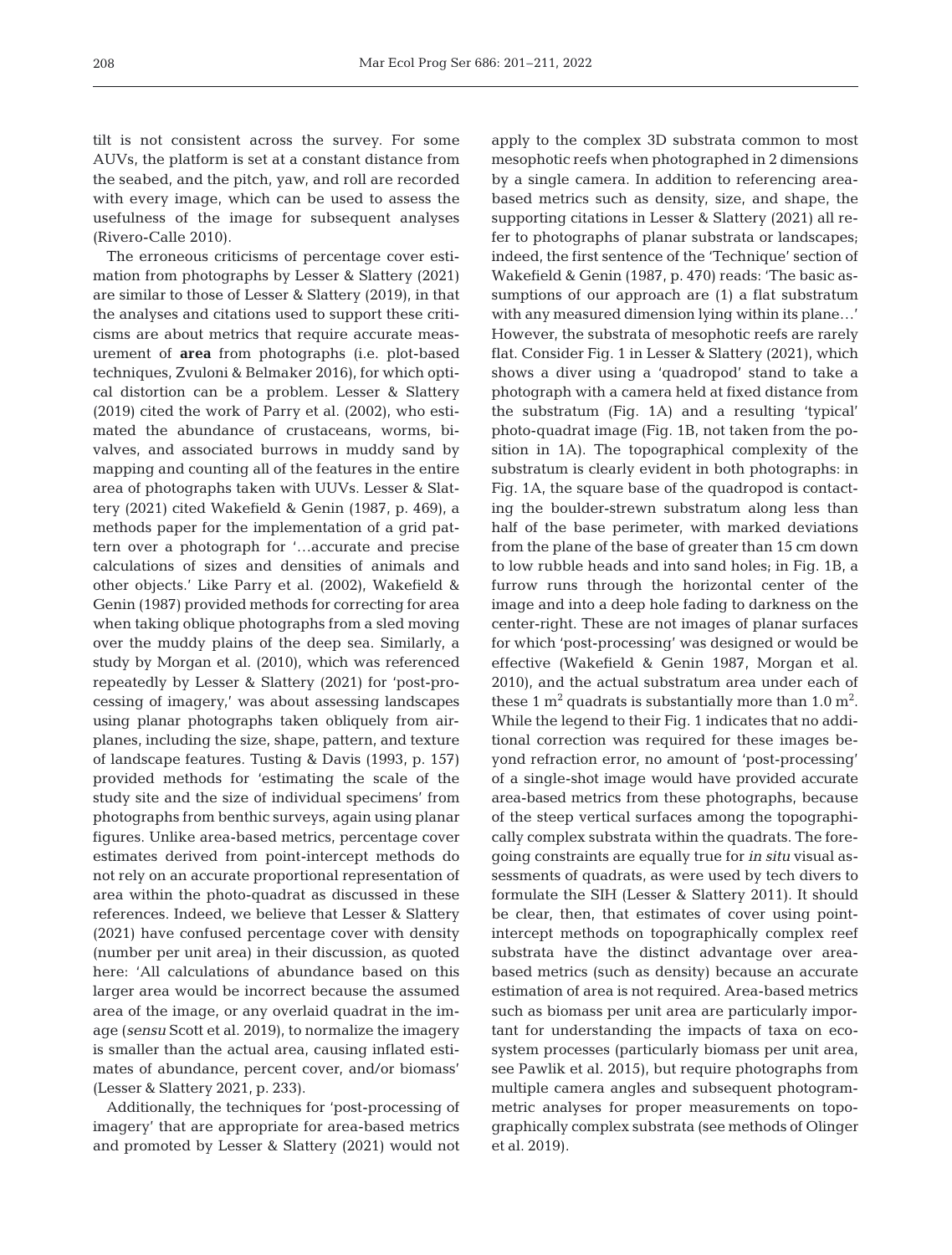Returning to the conclusion of Lesser & Slattery (2021) that the use of the UUV-based point-intercept method will result in overly high estimates of percentage cover (quotation above, p. 233), it is interesting that Scott et al. (2019) and other UUV-based methods (e.g. Rivero-Calle 2010) have provided estimates of sponge cover that are 8-fold lower than visual surveys done using the tech diving method for the middle of the mesophotic zone (90−100 m; Fig. 1). To further illustrate these differences in sponge abundance, video clips at 20 m intervals, moving upward from 160 to 40 m for 3 ROV tracks off Puerto Rico and 1 manned submersible track off Roatan, Honduras, are shown in a YouTube video, along with comparative graphs derived from the tech diving and ROVbased methods (https://youtu.be/NSkN0NkJwc0). While the resolution of the video images is of lower quality than the photographs from which photoquadrat data were derived, the video provides greater visual breadth to confirm the veracity of the photoquadrat results (Scott et al. 2019).

#### **8. CONCLUSIONS**

We reject as erroneous the notion that quantitative point-intercept estimates are invalid when derived directly from photographs taken by UUVs on transects through the mesophotic zone (Lesser & Slattery 2021). Instead, the UUV-based method for assessing mesophotic reef community structure is more likely to provide accurate estimates of benthic cover than the tech diving method for the reasons de scribed above (summarized in Table 1). Eight-fold higher estimates of sponge cover in the 90−100 m depth range of the mesophotic zone from tech diving surveys relative to UUV-based surveys are likely due to some combination of low and unequal replication, sampling bias, and the effects or constraints of working under hazardous conditions. To help understand the reasons for these disparate results, and to further test the SIH for the full mesophotic zone, UUV-based surveys should be conducted at the same sites in which tech diving surveys were performed, and the results compared.

The tech diving method has advantages that make it an important tool in mesophotic exploration, particularly related to direct inspection and collection of samples for taxonomic identification (e.g. Hoarau et al. 2021, Rouzé et al. 2021). Further, some of the aforementioned problems associated with the formulation of the SIH may be remedied by tech divers using photo-quadrats (e.g. Pérez-Rosales et al. 2021) instead of visual survey techniques. Photographs taken by divers with a photo-quadrat stand have a set distance and orientation from the camera, and if properly lighted, can be of very high quality. The relative speed of photographing quadrat frames along a transect line as opposed to visually recording pointintercept data from quadrats would allow for greater replication over the same period of time during short tech dives.

Overall, it is puzzling that so many specific hypotheses about the ecology of the mesophotic zone have been advanced with so few data and without sampling the full range of the mesophotic zone. Para phrasing a summary statement from a recent review of the very limited data available to date, there is insufficient evidence to support generalized hypotheses about community structure across the full range of the mesophotic zone (30−150 m) and across the Caribbean (Scott & Pawlik 2019).

Table 1. Comparison of 2 methods used to study benthic cover on Caribbean mesophotic reefs within the context of the sponge increase hypothesis (unmanned underwater vehicle [UUV]-based method using point-intercept estimation from photo-quadrats; tech diving method using point-intercept estimation from visual scoring of quadrats)

|                                             | UUV-based method            | Tech diving method               |
|---------------------------------------------|-----------------------------|----------------------------------|
| Maximum survey depth                        | $>150$ m, beyond mesophotic | 91 m, mid-way through mesophotic |
| Safety hazard while collecting data         | Minimal                     | Considerable                     |
| Distraction while collecting data           | None                        | Considerable                     |
| Number of replicate quadrats                | High                        | Low                              |
| Vertical spacing of quadrats                | Continuous                  | Discrete                         |
| Spatial replication within a location       | Yes, multiple tracks        | No.                              |
| Change in replication across depth gradient | Haphazard                   | Decreases, constant              |
| Placement of replicate quadrats             | Haphazard                   | Biased with depth?               |
| Requires taxonomic expert in situ           | No                          | Yes                              |
| Quadrat data can be independently validated | Yes                         | N <sub>0</sub>                   |
| Quadrat image can be archived               | Yes                         | No                               |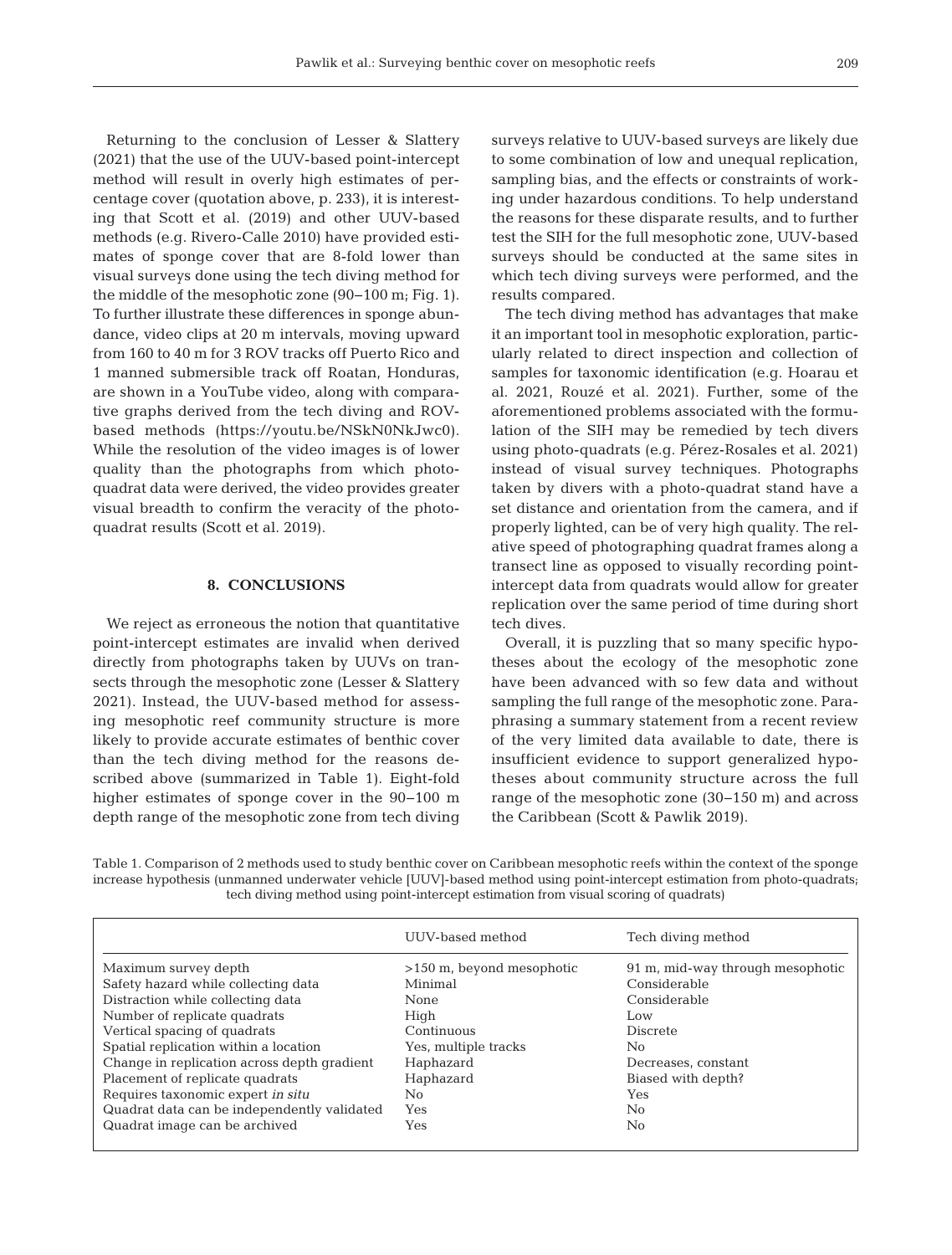*Acknowledgements.* We thank several students and colleagues who took the time to read and comment on previous versions of this paper.

#### LITERATURE CITED

- Armstrong RA, Singh H (eds) (2012) Mesophotic coral reefs of the Puerto Rico shelf. In: Harris PT, Baker EK (eds) Seafloor geomorphology as benthic habitat. Elsevier, Amsterdam, p 365−374
- [Armstrong RA, Singh H, Torres J, Nemeth RS and others](https://doi.org/10.1016/j.csr.2005.10.004)  (2006) Characterizing the deep insular shelf coral reef habitat of the Hind Bank marine conservation district (US Virgin Islands) using the Seabed autonomous underwater vehicle. Cont Shelf Res 26: 194−205
- [Bare AY, Grimshaw KL, Rooney JJ, Sabater MG, Fenner D,](https://doi.org/10.1007/s00338-010-0600-y)  Carroll B (2010) Mesophotic communities of the insular shelf at Tutuila, American Samoa. Coral Reefs 29: 369−377
- $\mathbb{R}^8$  Bell JJ (2008) The functional roles of marine sponges. Estuar Coast Shelf Sci 79: 341−353
- [Benedetti-Cecchi L, Airoldi L, Abbiati M, Cinelli F \(1996\)](https://doi.org/10.3354/meps138093)  Estimating the abundance of benthic invertebrates: a comparison of procedures and variability between observers. Mar Ecol Prog Ser 138: 93−101
	- Bennett PB, Mitchell SJ (2009) Nitrogen narcosis, oxygen narcosis, and the high pressure nervous syndrome. In: Vann RD, Mitchell SJ, Denoble PJ, Anthony TG (eds) Technical Diving Conference Proceedings. Divers Alert Network, Durham, NC, p 67−98
- [Bongaerts P, Ridgway T, Sampayo EM, Hoegh-Guldburg O](https://doi.org/10.1007/s00338-009-0581-x)  (2010) Assessing the 'deep reef refugia' hypothesis: focus on Caribbean reefs. Coral Reefs 29: 309−327
- [Cánovas-Molina A, Montefalcone M, Bavestrello G, Cau A](https://doi.org/10.1016/j.csr.2016.01.008)  and others (2016) A new ecological index for the status of mesophotic megabenthic assemblages in the Mediterranean based on ROV photography and video footage. Cont Shelf Res 121: 13−20
- [Cobián-Rojas D, Navarro-Martinez Z, Garcia-Rodriguez A,](https://doi.org/10.5343/bms.2020.0067)  David A, Chevalier-Monteagudo P, Drummond F, Farrington SK (2021) Characterization of fish assemblages in mesophotic reefs of Cuba. Bull Mar Sci 97: 443−472
- [de Bakker DM, van Duyl FC, Bak RPM, Nugues MM,](https://doi.org/10.1007/s00338-016-1534-9)  Nieuwland G, Meesters EH (2017) 40 years of benthic community change on the Caribbean reefs of Curaçao and Bonaire: the rise of slimy cyanobacterial mats. Coral Reefs 36:355-367
	- Denoble PJ (2009) Common causes of fatalities in technical diving. In: Vann RD, Mitchell SJ, Denoble PJ, Anthony TG (eds) Technical Diving Conference Proceedings. Divers Alert Network, Durham, NC, p 303–310
- [Dethier MN, Graham ES, Cohen S, Tear LM \(1993\) Visual](https://doi.org/10.3354/meps096093)  versus random-point percent cover estimations:'objective' is not always better. Mar Ecol Prog Ser 96:93-100
	- Díaz MC, Busutil L, García-Hernández MR, Pomponi SA (eds) (2019) Cuba's mesophotic coral reefs: sponge photoidentification guide. Cooperative Institute for Ocean Exploration, Research, and Technology (CIOERT), Harbor Branch Oceanographic Institute, Florida Atlantic University (HBOI-FAU), Ft. Pierce, FL
	- Díaz MC, Pomponi SA, Farrington SF, Reed JK (eds) (2021) Sponges inhabiting the shelf-edge marine protected areas and deep-water reefs of the Southeastern USA, photo identification guide. Cooperative Institute for

Ocean Exploration, Research, and Technology (CIO-ERT), Harbor Branch Oceanographic Institute, Florida Atlantic University (HBOI-FAU) , Ft. Pierce, FL

- [Etnoyer PJ, Wickes LN, Silva M, Dubick JD, Balthis L, Sal](https://doi.org/10.1007/s00338-015-1363-2)gado E, MacDonald IR (2016) Decline in condition of gorgonian octocorals on mesophotic reefs in the northern Gulf of Mexico:before and after the *Deepwater Horizon* oil spill. Coral Reefs 35: 77−90
- [Foster MS, Harrold C, Hardin DD \(1991\) Point vs. photo](https://doi.org/10.1016/0022-0981(91)90025-R)  quadrat estimates of the cover of sessile marine organisms. J Exp Mar Biol Ecol 146: 193−203
	- Greig-Smith P (1983) Quantitative plant ecology, Vol 9. University of California Press, Berkeley, CA
	- Hoarau L, Rouzé H, Boissin E, Gravier-Bonnet N and others (2021) Unexplored refugia with high cover of scleractinian *Leptoseris* spp. and Hydrocorals *Stylaster flabelliformis* at lower mesophotic depths (75−100 m) on lava flows at Reunion Island (Southwestern Indian Ocean). Diversity 13:141
- [Kahng SE, García-Sais JR, Spalding HL, Brokovich E and](https://doi.org/10.1007/s00338-010-0593-6)  others (2010) Community ecology of mesophotic coral reef ecosystems. Coral Reefs 29:255-275
- [Lesser MP \(2006\) Benthic−pelagic coupling on coral reefs:](https://doi.org/10.1016/j.jembe.2005.07.010)  feeding and growth of Caribbean sponges. J Exp Mar Biol Ecol 328: 277−288
- [Lesser MP, Slattery M \(2011\) Phase shift to algal dominated](https://doi.org/10.1007/s10530-011-0005-z)  communities at mesophotic depths associated with lionfish (*Pterois volitans*) invasion on a Bahamian coral reef. Biol Invasions 13: 1855−1868
- [Lesser MP, Slattery M \(2013\) Ecology of Caribbean sponges:](https://doi.org/10.1371/journal.pone.0079799)  Are top-down or bottom-up processes more important? PLOS ONE 8:e79799
- [Lesser MP, Slattery M \(2018\) Sponge density increases with](https://doi.org/10.1002/ecs2.2525)  depth throughout the Caribbean. Ecosphere 9:e02525
- Lesser MP, Slattery M (2019) Sponge density increases with depth throughout the Caribbean: Reply. Ecosphere 10: e02690
- [Lesser MP, Slattery M \(2021\) Mesophotic coral reef commu](https://doi.org/10.3354/meps13650)nity structure: the constraints of imagery collected by unmanned vehicles. Mar Ecol Prog Ser 663: 229−236
- [Lesser MP, Slattery M, Leichter JJ \(2009\) Ecology of meso](https://doi.org/10.1016/j.jembe.2009.05.009)  photic coral reefs. J Exp Mar Biol Ecol 375: 1−8
- [Leujak W, Ormond RFG \(2007\) Comparative accuracy and](https://doi.org/10.1016/j.jembe.2007.06.028)  efficiency of six coral community survey methods. J Exp Mar Biol Ecol 351: 168−187
- Liddell WD, Avery WE, Ohlhorst SL (1997) Patterns of benthic community structure, 10–250 m, the Bahamas. Proc 8th Int Coral Reef Symp 1:437–442
- [Lindfield SJ, Harvey ES, Halford AR, McIlwain JL \(2016\)](https://doi.org/10.1007/s00338-015-1386-8)  Mesophotic depths as refuge areas for fishery-targeted species on coral reefs. Coral Reefs 35: 125−137
- Locker SD, Armstrong RA, Battista TA, Rooney JJ, Sherman C, Zawada DG (2010) Geomorphology of mesophotic coral ecosystems: current perspectives on morphology, distribution, and mapping strategies. Coral Reefs 29: 329−345
- [Locker SD, Reed JK, Farrington S, Harter S, Hine AC, Dunn S](https://doi.org/10.1016/j.csr.2016.06.015)  (2016) Geology and biology of the 'sticky grounds', shelfmargin carbonate mounds, and mesophotic ecosystem in the eastern Gulf of Mexico. Cont Shelf Res 125: 71−87
- [Loh TL, McMurray SE, Henkel TP, Vicente J, Pawlik JR](https://doi.org/10.7717/peerj.901)  (2015) Indirect effects of overfishing on Caribbean reefs: sponges overgrow reef-building corals. PeerJ 3:e901
- [McMurray SE, Finelli CM, Pawlik JR \(2015\) Population](https://doi.org/10.1016/j.jembe.2015.08.007)  dynamics of giant barrel sponges on Florida coral reefs. J Exp Mar Biol Ecol 473: 73−80